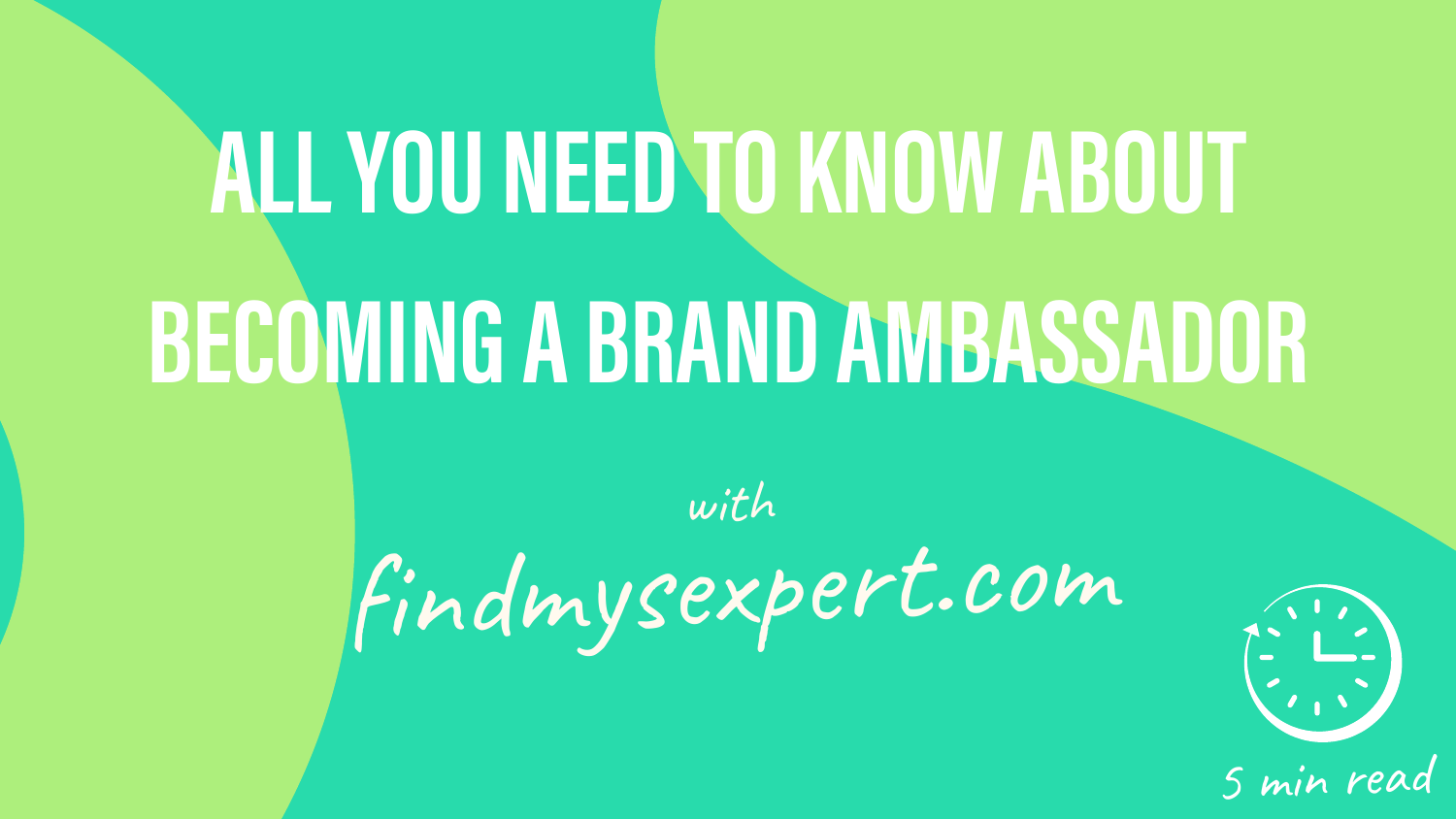#### **WELCOME**

We want you to know that we already have a great feeling about you!

Just by being here, we can already tell you have an inquisitive mind and perhaps a thirst and or desire to see your chosen industry and your own sexuality business thrive.

We are super excited that you are here, considering this role and opportunity for expansion of your work, chosen industry and to support your colleagues too!

Well then, we already have much in common.

We hope that this opportunity speaks to you on many levels and that you feel an authentic **'hell yes'** to get involved with us.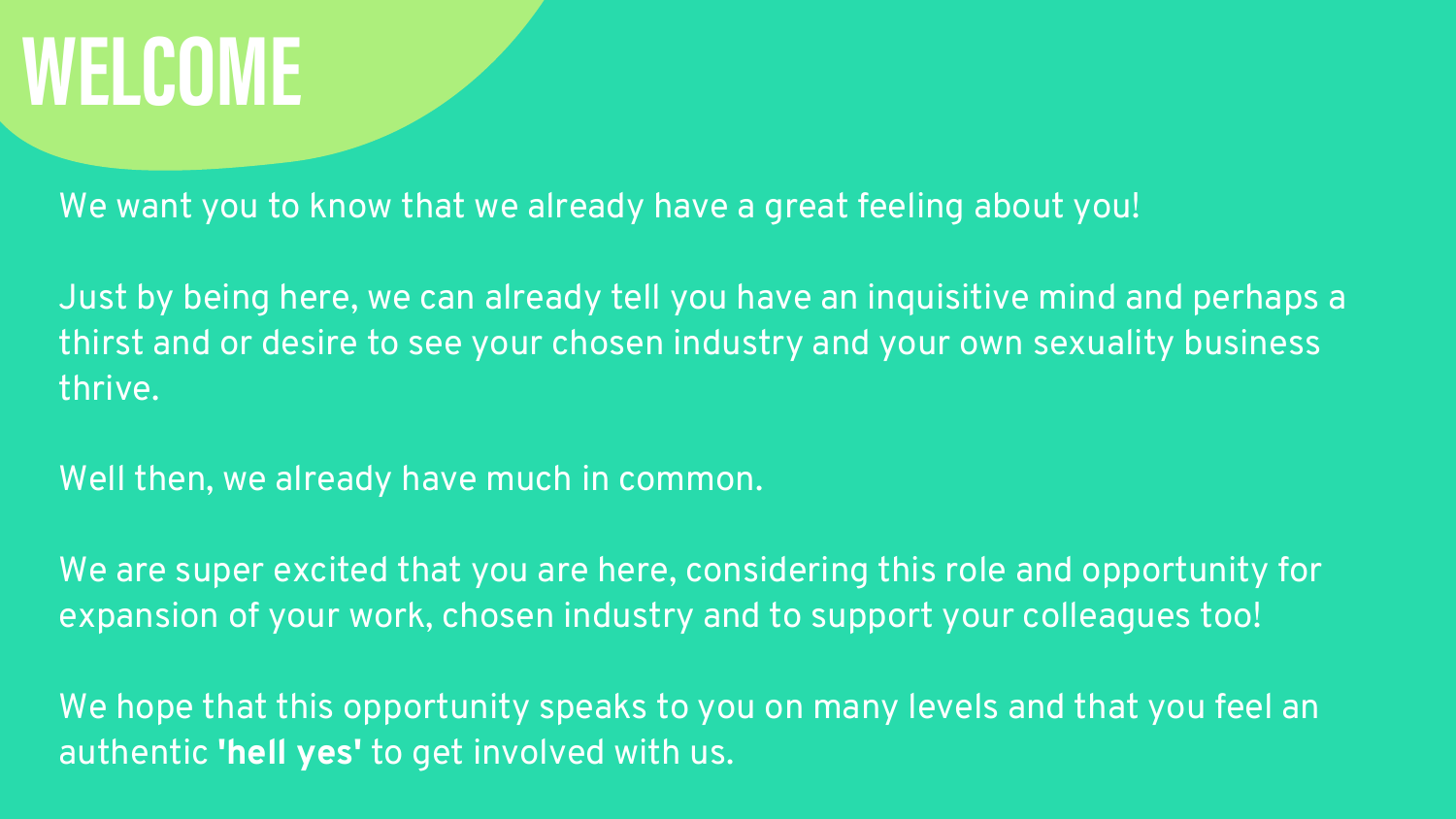#### **WHATISFINDMYSEXPERT**

findmysexpert is a global advertising platform for all certified sexuality and relationship professionals.

We feature certified professionals from all backgrounds and training within The Sex Support Industry, rather than a singular directory style setup for a singular profession, we accept everybody!

We do this so we can showcase the diversity of the whole industry and so the public can see the vastness of what is available to them. Making it easier for them to make an informed choice on how they want to address their relationship(s) and sexual needs.

We are bold, colourful and fun brand AND we are ground breaking when it comes to our advertising approach.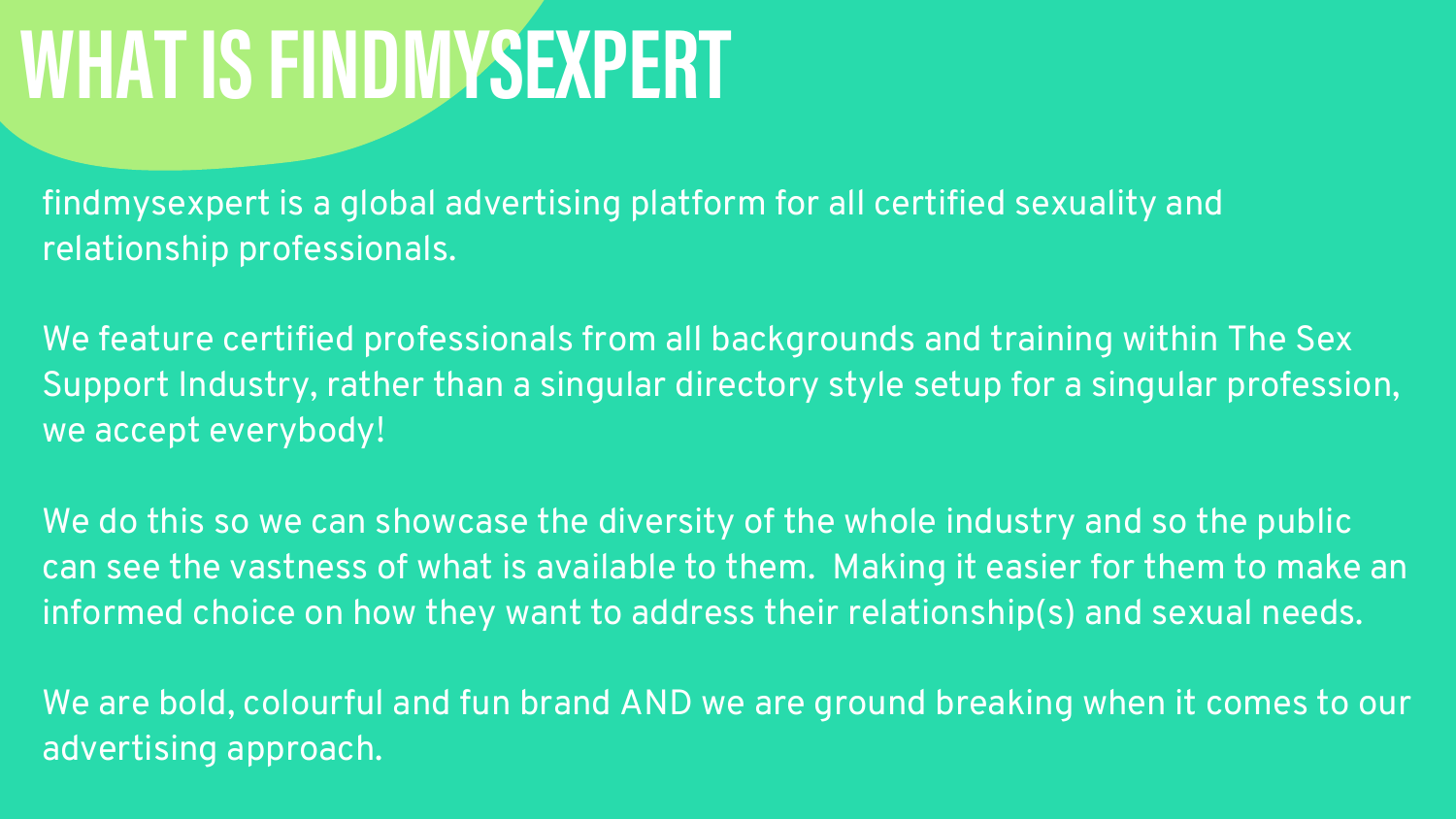### **OURPRIORITY**

Our aim is to raise awareness and access to The Sex Support Industry, supporting all certified sexuality professionals to have thriving businesses!

In doing so we highlight what is available to the public and give the public choice on how they address their relationships and sexual needs.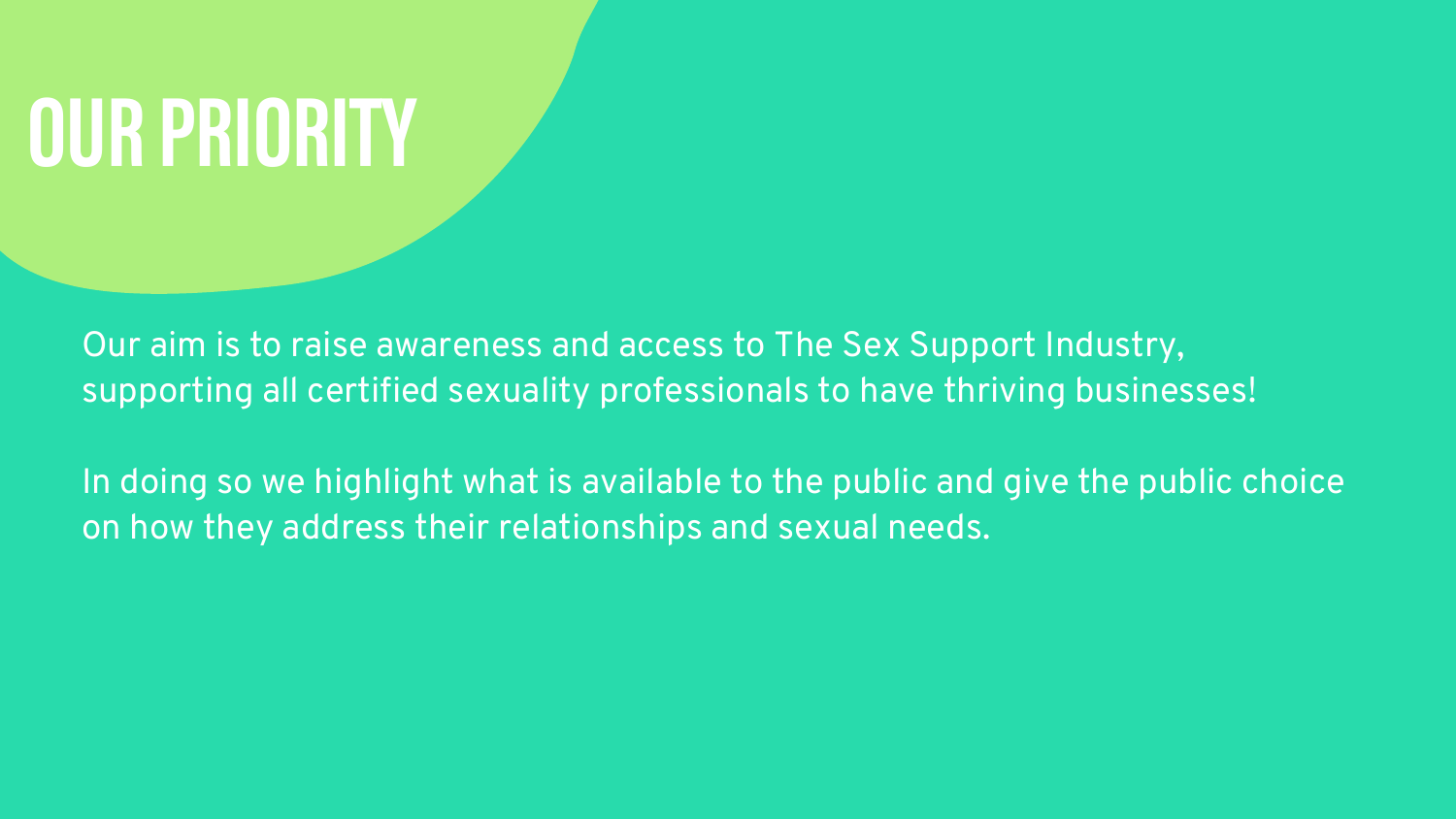### **WHATDOESBEING A BRAND AMBASSADOR MEAN**

It means giving some of your time to help us and your colleagues.

It means you love and value findmysexpert as a brand and you want to see the platform and its advertisers thrive.

It means you care about how the public access sexuality support and you want to make access to sexuality support easier, better and clearer for everybody.

It means you see the value in promoting a platform that supports all sexuality professionals not just those from your own profession.

It means you see, value and want to be part of a groundbreaking company.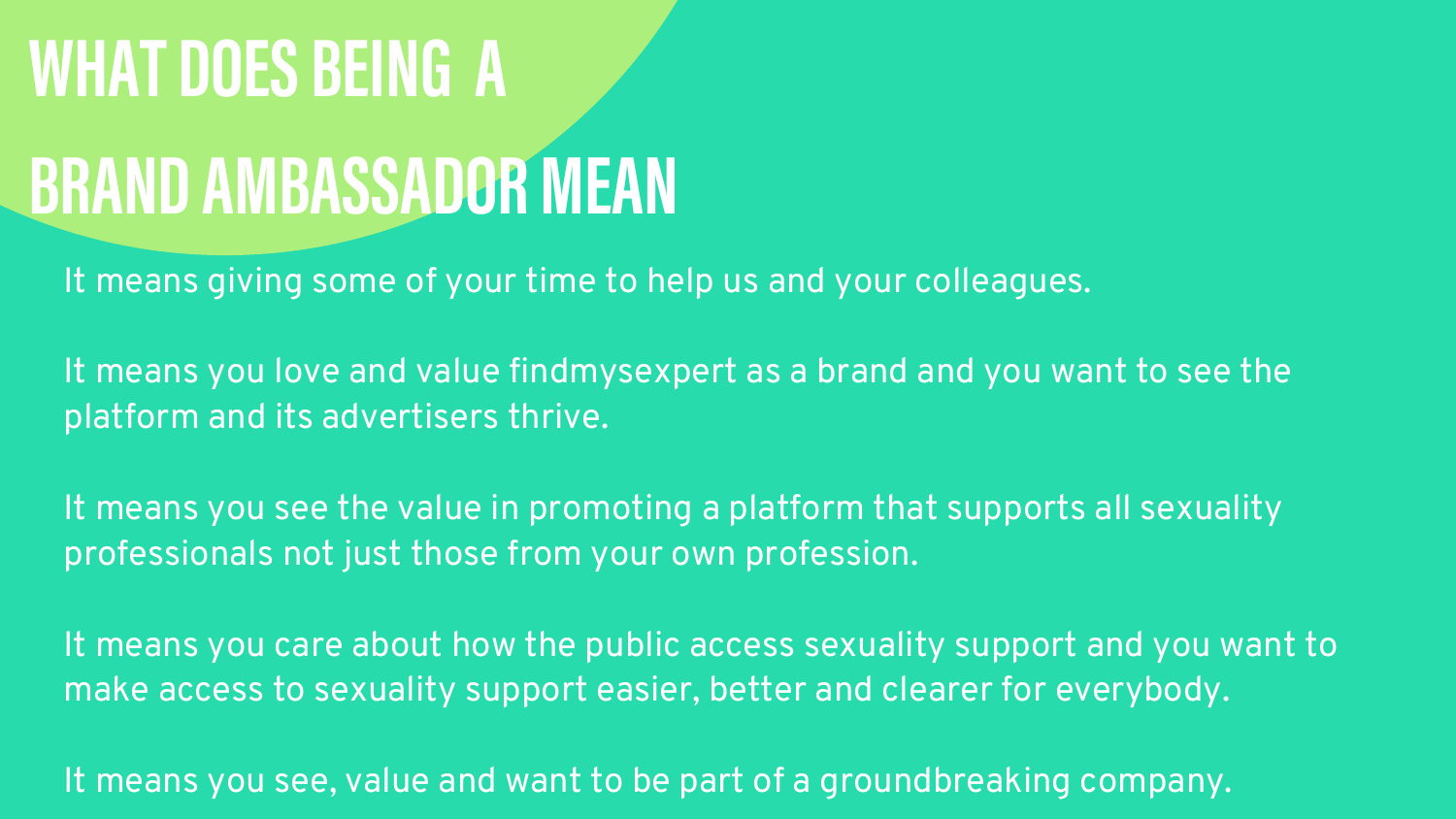## **WHATWEARELOOKINGFOR IN ABRANDAMBASSADOR**

We are looking for sexuality professionals who have great connections with other professionals. You're engaging, friendly, supportive, motivated and a whole lot more...

You need to love You see value the findmysexpert platform and what we stand for

You are motivated to make change happen

in collaboration for a common goal

You don 't like the heavy censorship of The Sex Support

Industry

You are responsive and proactive in sharing/disseminating messages on behalf of the findmysexpert platform

You are

passionate

about raising

awareness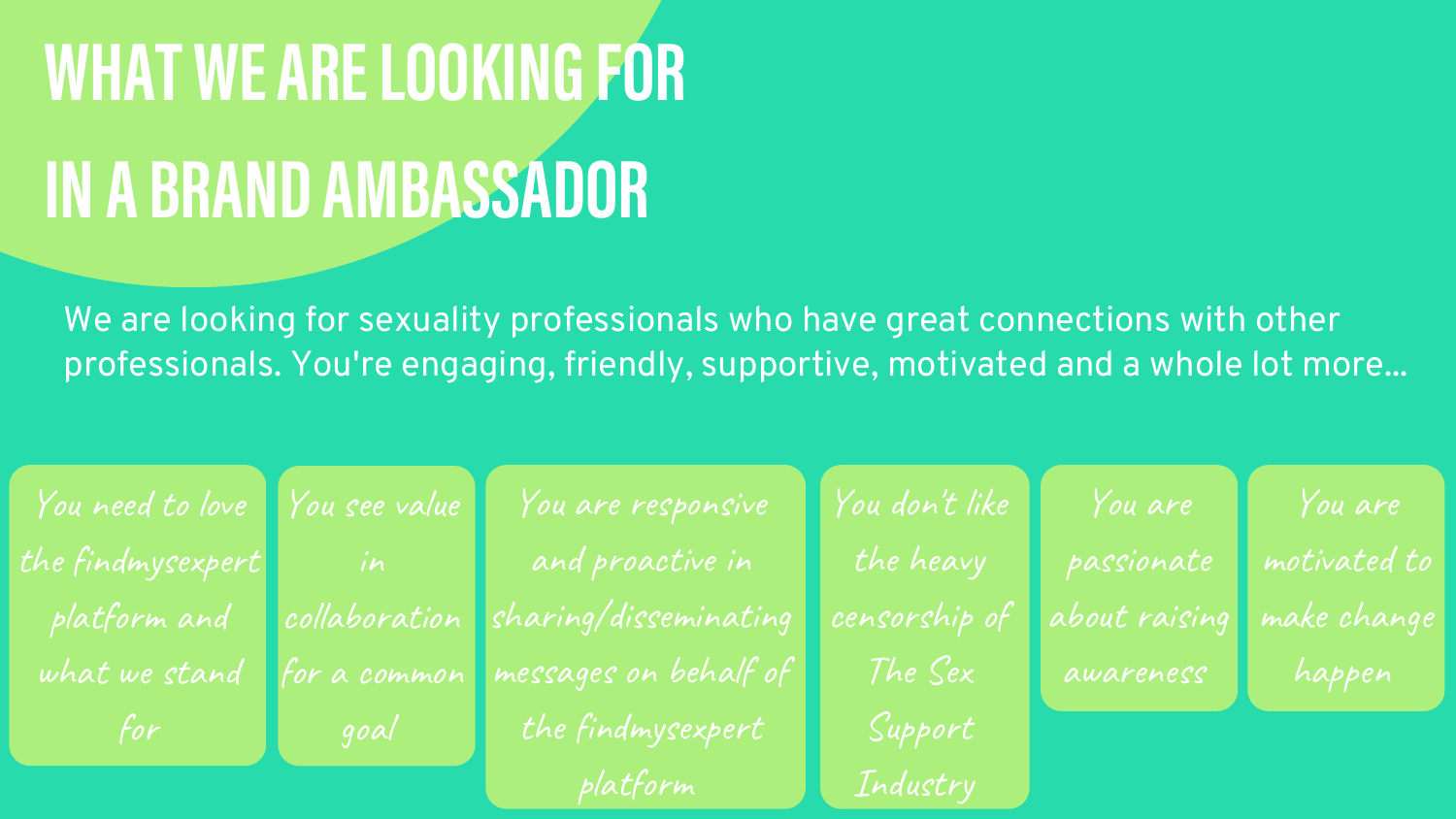## **WHATWECAN DOTO SUPPORTYOU**

We will maintain a first class platform where all advertisers are processed in line with our eligibility criteria so you know you are promoting a trusted

We will promote you as our Brand Ambassador on our partnerships page with a hyperlink to your advert for additional exposure of your business.

- Package worth £195 annually.
- other adverts for 180 days in total.
- 
- platform.
- 
- Promote you as a trusted practitioner on our social media channels with first refusal for any PR opportunities the platform gains.
- Create you a YouTube playlist on our ever growing channel for additional exposure.

Provide downloadable assets to make it easier for you to promote yourself as a Brand Ambassador.

Give you free access to findmysexpert for the length of time you are a Brand Ambassador.

We will give your advert an additional boost worth £48. Your advert will show above all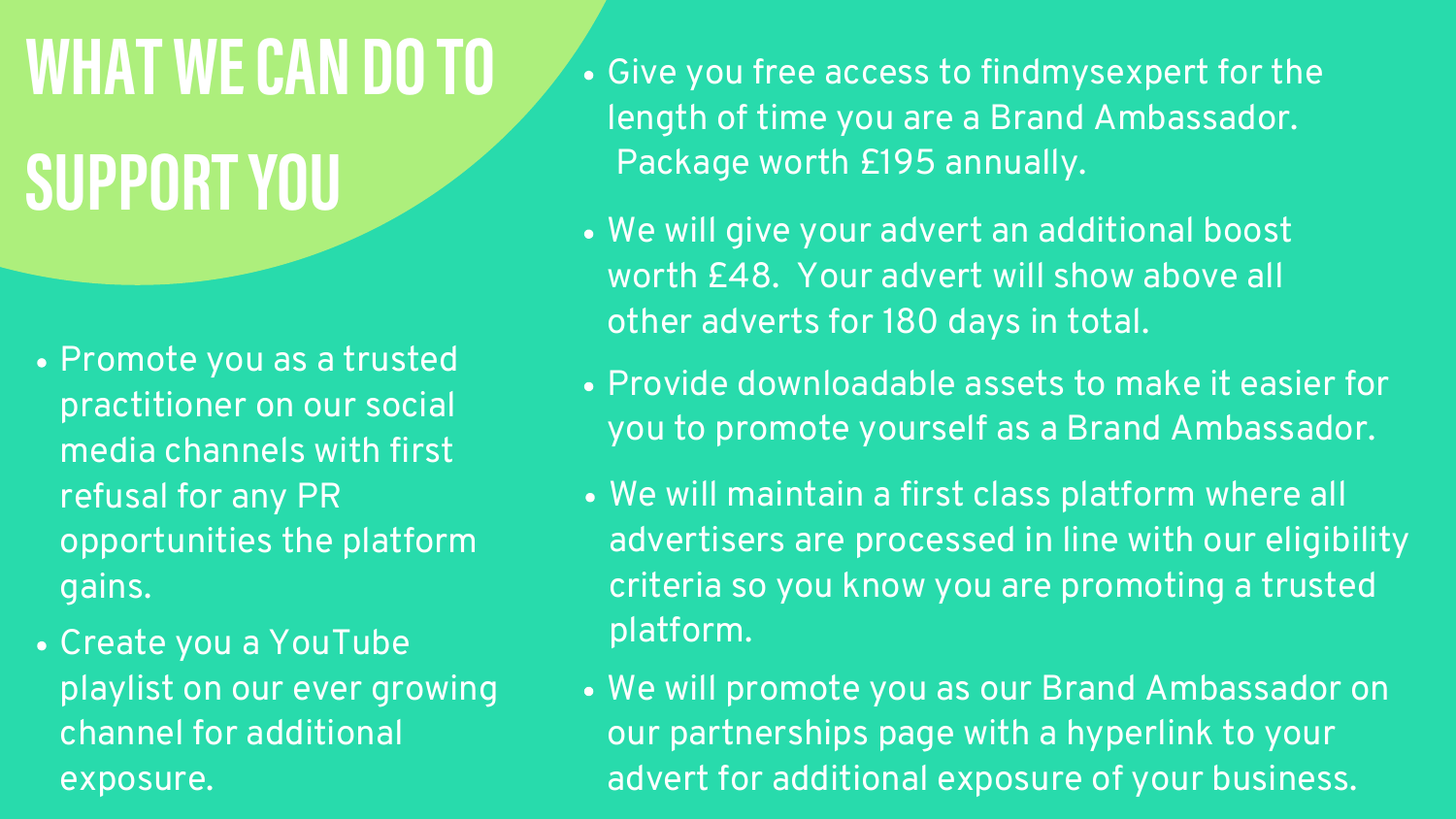WHAT IS EXPECTED OF **BRANDAMBASSADORS**

Your role is to recruit advertisers using your unique discount code. You can offer colleagues an amazing £124 saving on their annual advertising fee.!

- Where necessary use the platform as a referral source for clients or members of the public that you come into contact with and where your own services are not a match.
- Create a short video detailing the reasons why you became an ambassador.
- Host the official Brand Ambassador logo on your website including a hyperlink to findmysexpert.com.
- To tag and promote our partnership through your social media channels regularly.
- To be open to interviews and publicity around your role as an Ambassador.
- Maintain your advert and utilise all the platform features.

Take an active interest in the platform and what is

coming next in the business growth.